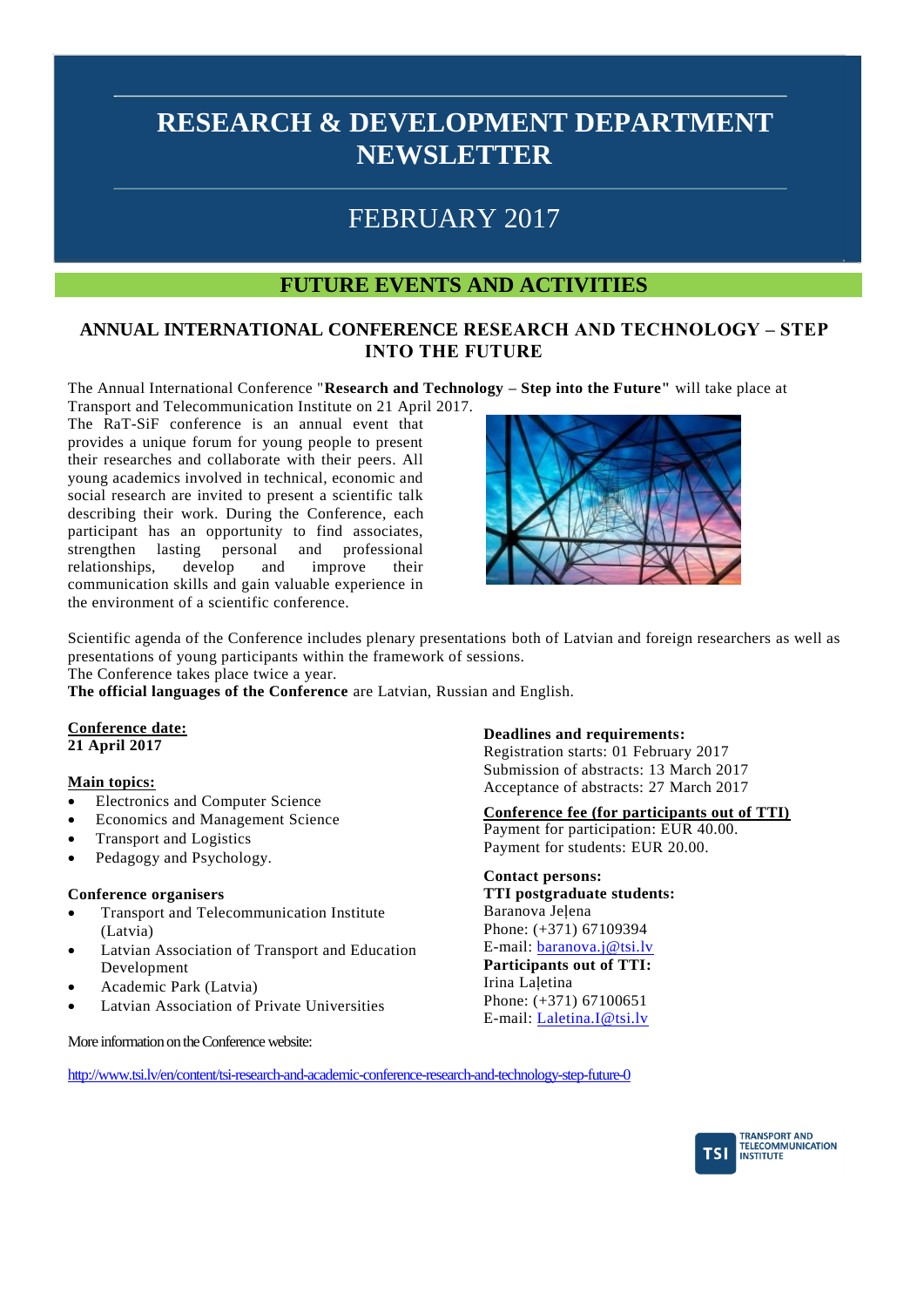## FEBRUARY 2017

### **ACTUAL PROBLEM OF EDUCATION (MIP-2017) – INTERNATIONAL SCIENTIFIC AND EDUCATIONAL CONFERENCE**

The Annual International Conference MIP-2017 will be hosted by Transport and Telecommunication Institute in Riga, the capital of the Republic of Latvia, on 01-02 June 2017.

The goal of the MIP-2017 conference is to provide an international forum for scientists and professionals in academia, industry, and government to address recent research results and present and discuss their ideas, theories, technologies, systems, tools, applications, work in progress and experiences on all theoretical and practical issues arising in modern education based on information and communication technologies. The Conference is organised in conjunction with ERASMUS+ Project ISEC SET dissemination conference.

### **Conference dates:**

#### **01-02 June 2017**

#### **Main discussion topics:**

- Topical issues of modern theory and methods of teaching in higher education institutions;
- Professional training of future specialists and ways of its perfection;
- Modern business education: major trends, problems and methods of their solution;
- The role of a teacher in the modern educational process;
- Assessment of learning outcomes; forms and methods of control;
- Contemporary educational psychology;
- The role of science in the development of academic programmes. Innovative project-research and experimental activities in educational institutions;
- Monitoring of student satisfaction with the quality of educational services;
- Theoretical and methodical foundations of continuity of education (school-university);
- Information technologies in education;



- Distance learning experience: problems, prospects;
- Using Moodle as a teaching tool;
- Administrative and legal aspects of planning and implementation of the teaching process in a higher education institution;
- Globalisation of higher education and international recognition of higher education institutions and their study programmes (mobility, joint programmes, massive open online courses, international accreditation and ratings);
- Problems of continuity: vocational education higher education – industry.

#### **Conference fee:**

EUR 45.00

**The official languages of the Conference are** Latvian, Russian and English.

#### **Contact person:**

Ms. Juta Starčenko **Phone:** (+371)67100651 **E-mail:** [MIP@tsi.lv](mailto:MIP@tsi.lv)

More information on the Conference website: [http://www.tsi.lv/en/MIP-2017\\_EN](http://www.tsi.lv/en/MIP-2017_EN)

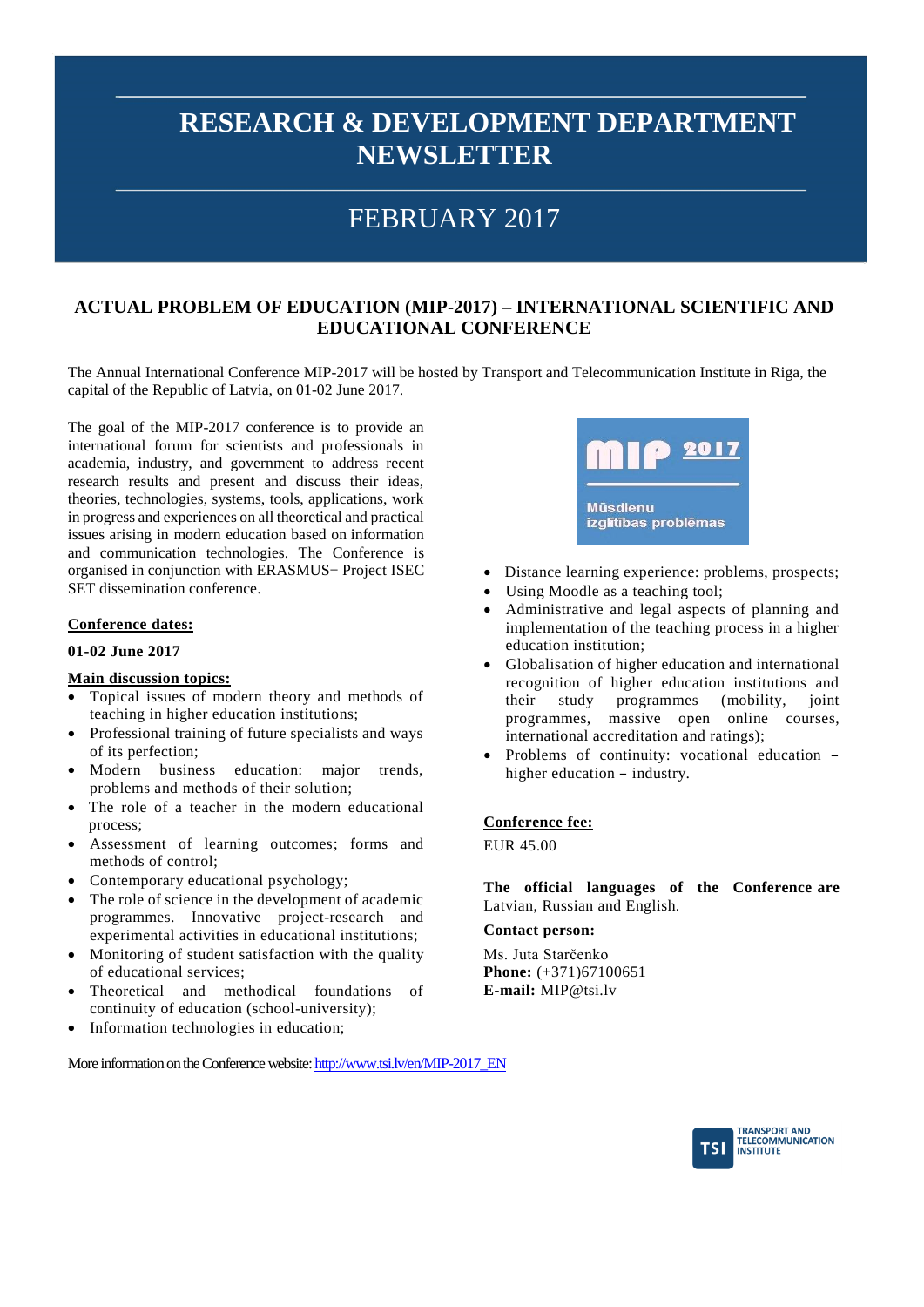## FEBRUARY 2017

### **INTERNATIONAL CONFERENCE RELIABILITY AND STATISTICS IN TRANSPORTATION AND COMMUNICATION (RELSTAT-2017)**

#### **18-21 October 2017**

The 17th International Multidisciplinary Conference of Reliability and Statistics in Transportation and Communication (RelStat-17) will be hosted by Transport and Telecommunication Institute in Riga, the capital of the Republic of Latvia, on 18-21 October 2017.

The goal of the RelStat-2017 conference is to provide an international forum for scientists and professionals in academia, industry, and government to address recent research results and present and discuss their ideas, theories, technologies, systems, tools, applications, work in progress and experiences on all theoretical and practical issues arising in transport, information and communication technologies.

### **Main topics:**

#### **The official language of the Conference is** English.

#### **Important dates:**

- Abstract submission: 05 May 2017
- Special session proposals: 05 May 2017
- Notification of abstract acceptance: 26 May 2017
- Full paper submission: 01 July 2017
- Notification of paper acceptance: 22 August 2017
- Early registration and payment: 28 August 2017
- Final manuscript submission: 01 September 2017

**Contact persons:** Organisation Manager Viktorija Gruzīte **Phone**: (+371) 67109586 **Fax: +371-67100660**

More information on the Conference website[: http://relstat2017.tsi.lv/](http://relstat2017.tsi.lv/)



 $L_{\alpha} \phi RS$ 



AND EDUCATION ASSOCIATION



**TRANSPORT AND TELECOMMUNICATION INSTITUTE** 



- Smart Solutions in Transportation Systems
- Networking and Telecommunications
- Reliability, Risk and Safety Applications
- Mathematics, Statistics, Modelling and Applications Thereof
- Information Systems and Information Technologies
- Business and Economics Applications
- Mobile and Distance Education

Programme Manager Irina Laļetina **Phone:** (+371) 67100651 **Fax: +371-67100660 E-mail: [RelStat@tsi.lv](mailto:RelStat@tsi.lv)**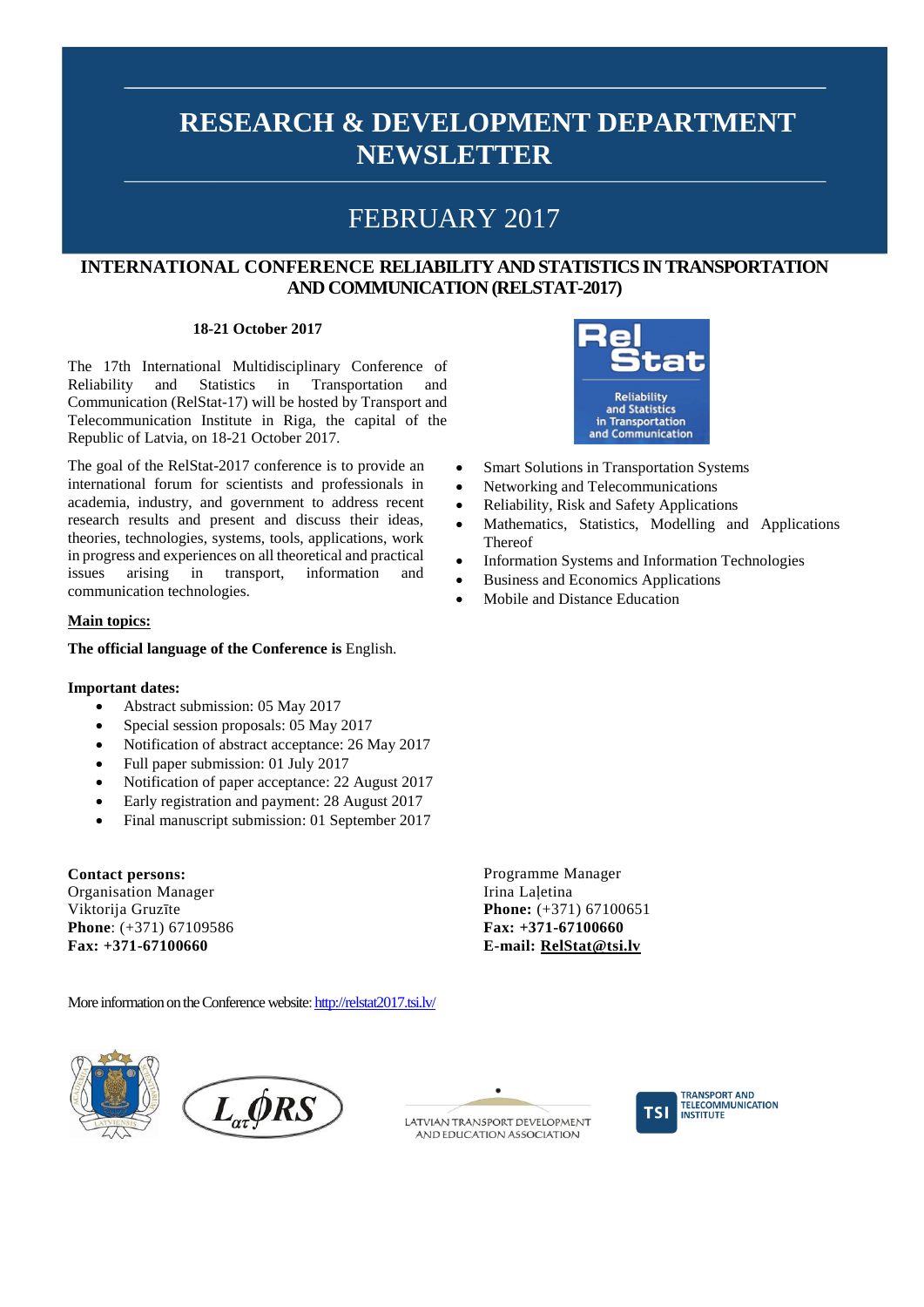## FEBRUARY 2017

## **INFORMATION ABOUT RUNNING PROJECTS**

### **Smart Logistics and Freight Villages Initiative (SmartLog)**

**Acronym of the Project:** SmartLog

**Head of the Project from TSI:** Prof. Igors Kabaškins

**Period:** 01 September 2016 —31 August 2019.

#### **Short description:**

The SmartLog project was started on 01 September 2016. This Project focuses on the improvement of transport corridors and reduction of time in the transportation of goods by planning and investing into an ICT solution.

The Project develops an IoT‐solution within the logistics sector and tests it on logistics companies across two corridors (ScanMed and North Sea‐Baltic). The new solution would optimise all aspects of their integrated services (transportation, warehousing, cross-docking, inventory management, packaging, and freight forwarding) by eliminating the need for routine human interaction with computer systems and giving access to the vast amounts of anonymised data outside an organisation. That results in the reduction of the companies' operational costs as well as shorter time of goods delivery. The new IT‐solution is developed and then tested by logistics companies in optimising four procedures along two transport corridors, i.e. ScanMed and North Sea‐Baltic.

### **Project objectives:**

- 1. Generation of the metrics framework
- 2. Software and hardware development, prototype creation
- 3. Testing the prototype in two transport corridors and reducing the time of goods delivery

Six partners from four countries, i.e. Estonia, Finland, Latvia and Sweden, are involved in this Project.

#### **Partners:**

- 1. Kouvola Innovation (KINNO), FI
- 2. Region Örebro county (Örebro), SE
- 3. Transport and Telecommunication Institute (TTI), LV
- 4. Valga County Development Agency (Valga), EE
- 5. Sensei LCC (Sensei), EE
- 6. Tallinn University of Technology (TUT), EE

#### **Funding:**

Total funding: **EUR 2,194,868.33** 

Financed by the EU: **EUR 1,709,884.75** 





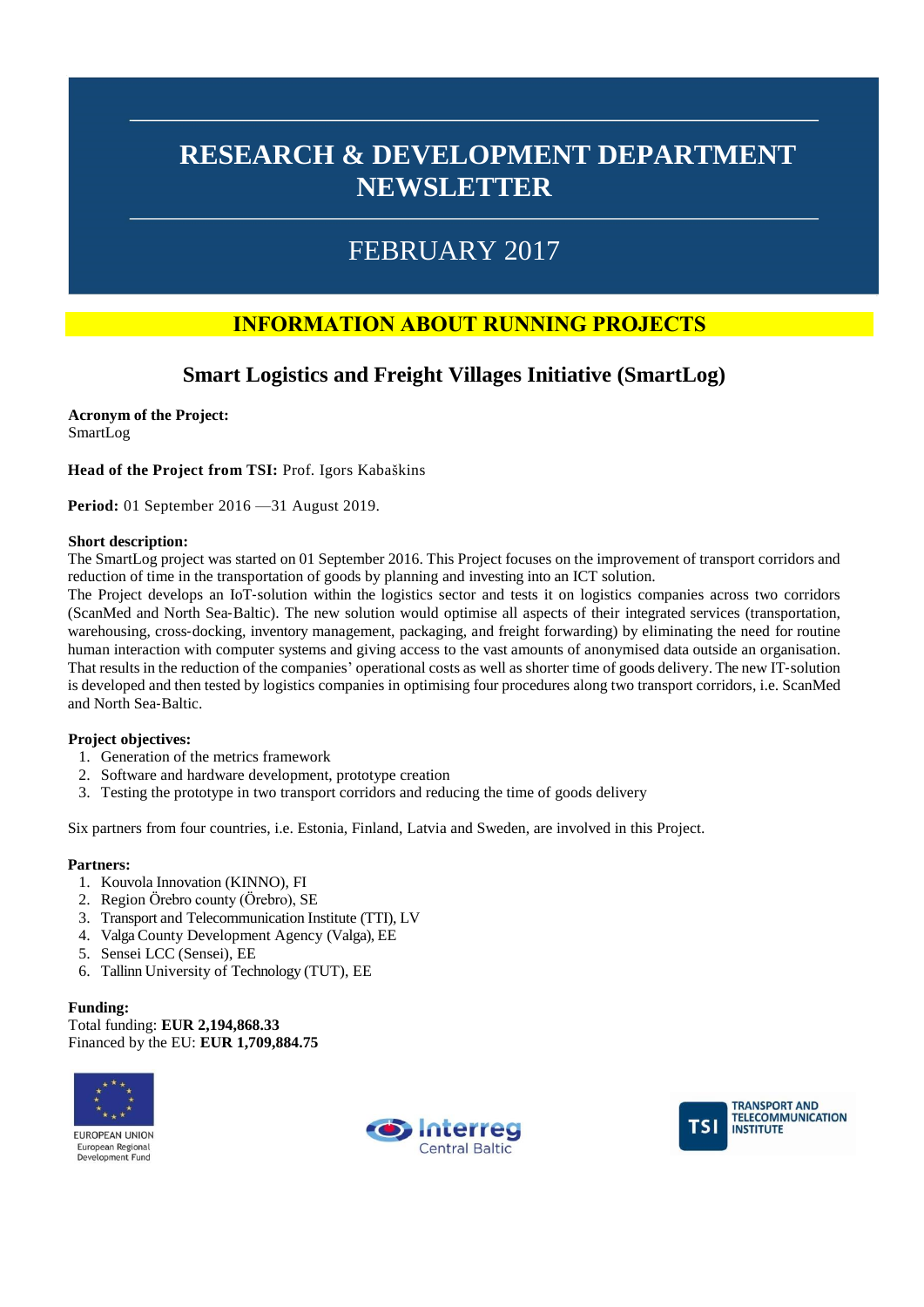# FEBRUARY 2017

## **COST ACTION 15221: Advancing effective institutional models towards cohesive teaching, learning research and writing development**

### **About COST ACTION 15221**

This Action addresses the challenge of creating synergy among the increasingly more specialised and centralised supports for four key higher education activities, i.e. research, writing, teaching and learning, which frequently fail to capitalise on their shared territories and common ground. In many institutions, central support for these four areas continues to grow repeatedly in a reactive rather than a strategic manner in the form of sometimes overlapping programmes or activities, centres, institutes and other units. This responsive growth often influenced by the external forces may result in the goals, structures and services of these central supports being less than optimal. Equally, what contributes to success, productivity and quality of outcomes, across research, writing, teaching and learning, can remain tacit, ill-defined or invisible indeed.

The Action will address the identified challenge by:

- classifying, as "frontier taxonomies", the common ground in terms of shared purposes, processes, knowledge, values and skills among centralised institutional supports for research, writing, teaching and learning in order to capitalise on their synergies;
- offering the most advantageous models and practices for supporting these four areas that are mindful of the availability of new technologies and assessments and that prompt a reworking of current institution al supports which will be valuable and far-reaching.

The member of the Management Committee of COST 15221 is Dr.sc.admin. **Jūlija Stukalina**

Period: 24 October 2016-23 October 2020

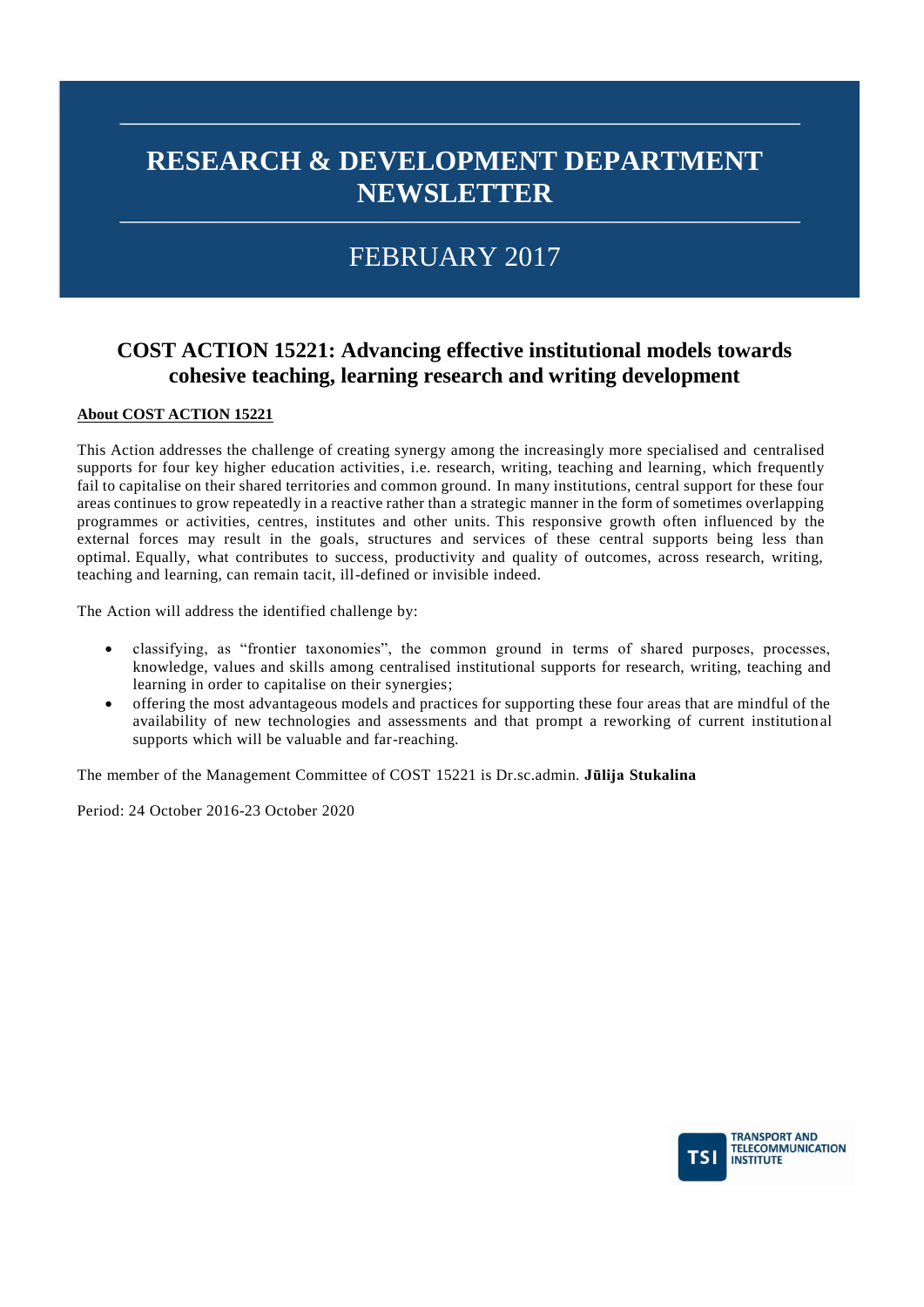## FEBRUARY 2017

### **Enhancing excellence and innovation capacity in sustainable transport interchanges (ALLIANCE)**





**EUROPEAN UNION** European Regional Development Fund

**Acronym of the Project:** ALLIANCE

**Head of the Project:** Prof., Dr.sc.ing. Irina Yatskiv (Jackiva)

**Period:** 01 January 2016-31 December 2018.

#### **Short description:**

ALLIANCE is a three-year project supported by the EU HORIZON 2020 Programme aimed at the development of an advanced research and higher education institution in the field of transport in Latvia by linking Transport and Telecommunication Institute with two internationally recognised research entities, i.e. University of Thessaly, Greece and Fraunhofer Institute for Factory Operation and Automation, Germany.

The ALLIANCE project is oriented to *intermodal passenger and freight transportation systems* taking into account legal and organisational issues, interaction with other domains, such as spatial planning and economic development, identifying smart and sustainable solutions for achieving smooth and seamless transportation, and exploiting decision-making strategies, methodologies and techniques for the assessment and evaluation of the impact of these solutions on the transportation domain, as well as the economy and society.

### **Scope of the Project:**

- Link Transport and Telecommunication Institute (TTI) with University of Thessaly (UTH) and Fraunhofer Institute for Factory Operation and Automation (Fraunhofer)
- Provide knowledge to TTI research staff in the field of smart interconnecting sustainable transport networks
- Facilitate stakeholder collaboration and develop strong linkage among education, research and industry
- Create a doctoral programme in Transport Economics and Management at TTI

#### **Expected impacts**

- New bases in knowledge transfer procedures, education and interdepartmental collaboration amongst research institutes
- Innovative organisational framework with tangible and well-estimated progress results
- Integrated framework addressing knowledge transfer techniques and upgrading of the educational system through networking, staff exchange and webinars.

#### **Funding:**

Total funding: EUR 989,331.25

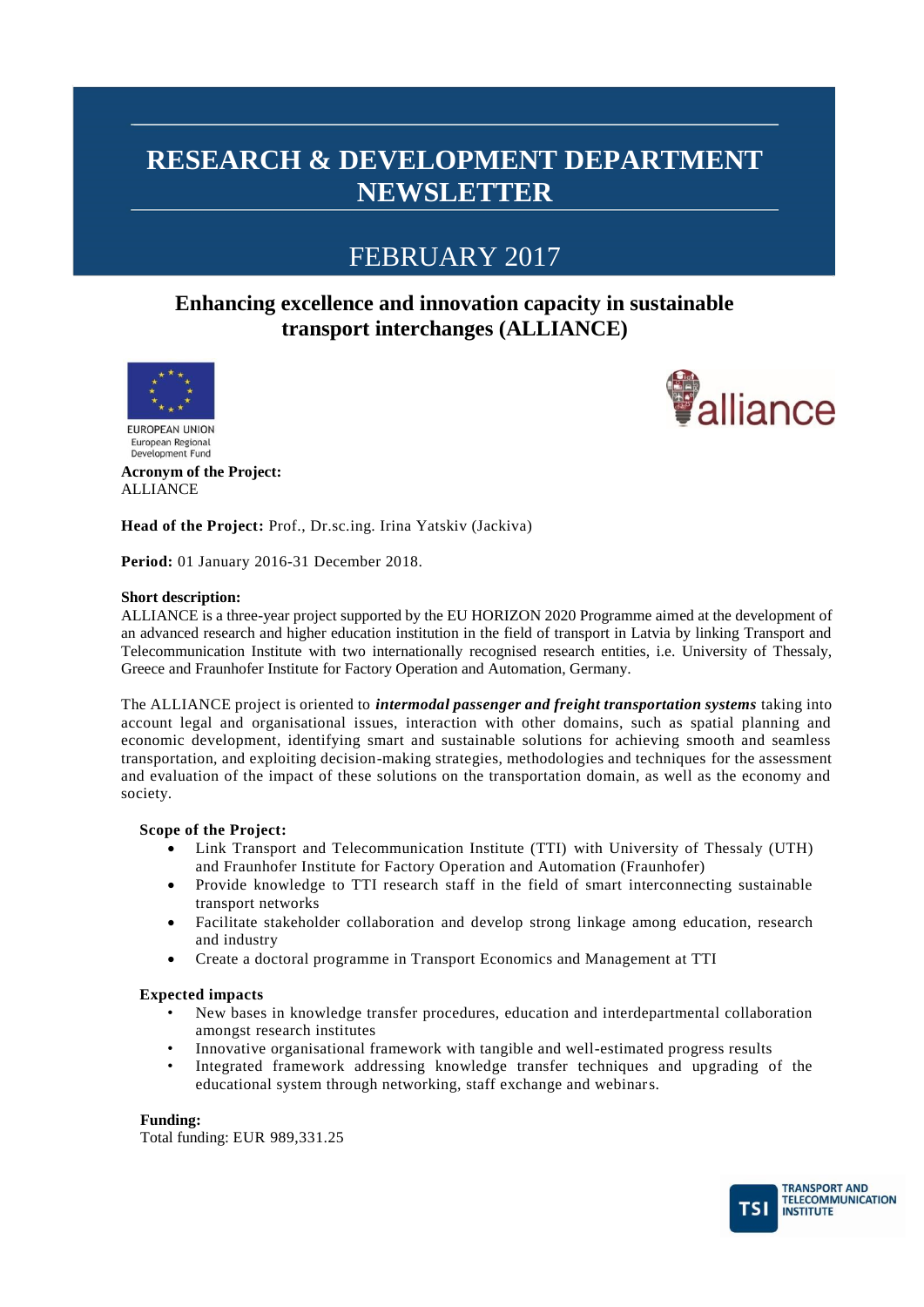## FEBRUARY 2017

The first year of the ALLIANCE project was completed. **During the first period, a lot of achievements and activities related to ALLIANCE's scope were implemented:** 

- Kick-off meeting, Riga, Latvia, 26-27 January 2016.
- Training school within UTH's Graduate Programme during the  $3<sup>rd</sup>$  Conference on Sustainable Urban Mobility, Volos, Greece, 24-25 May 2016.
- Preparing the 1<sup>st</sup> version of ALLIANCE course materials on smart solutions for the interconnection of transportation networks.
- "Train-the-Trainers" Seminar and "Young Researchers" Seminar, Riga, Latvia 19-21 October 2016.
- Many dissemination activities incl. presentation at the TRB meeting (Washington, 08-15 January 2017).

#### **The main activities of the ALLIANCE project this year are as follows:**

- The International Logistics Doctoral Student Workshop organised by Fraunhofer, Magdeburg, Germany, 20 June 2017
- ALLIANCE 1<sup>st</sup> Summer School, entitled "Sustainable Transport Interchange Programme STIP", Riga, Latvia, 17-23 July 2017
- ALLIANCE Special Session during the  $17<sup>th</sup>$  International Conference on Reliability and Statistics in Transportation and Communication, Riga, Latvia, 18-22 October 2017

For further information about the Project, please visit the website: [www.alliance-project.eu](http://www.alliance-project.eu/)

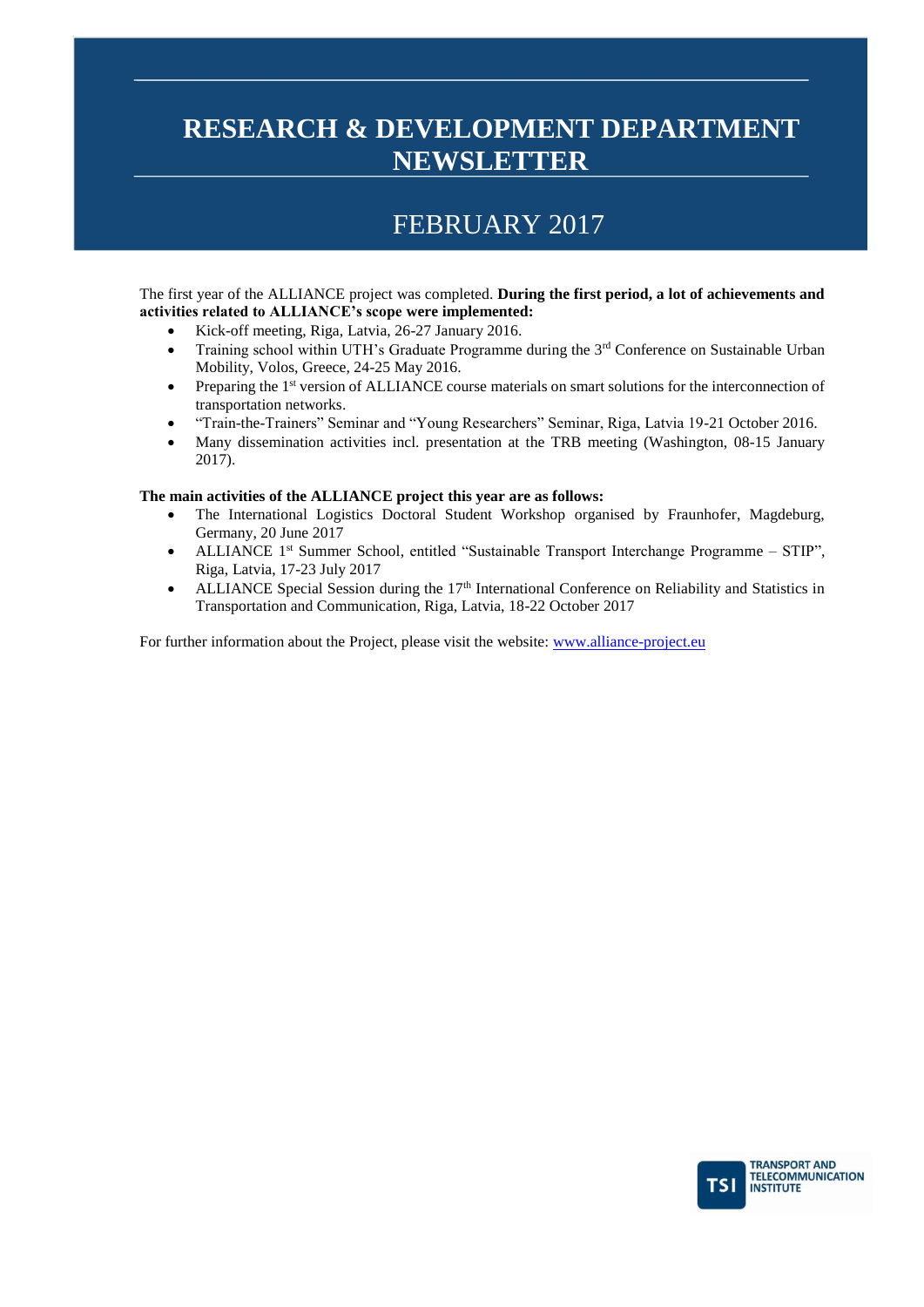# FEBRUARY 2017

### **NEWS AND EVENTS**

For the first time in Latvia, Assembly of Members of the European Conference of Transport Research Institute (ECTRI) took place at Transport and Telecommunication Institute.

The 2016 Autumn Assembly of Members was held on 24-25 November 2016 and hosted by ECTRI member Transport and Telecommunication Institute (TSI) in Riga, Latvia. ECTRI is a European research association for sustainable and multimodal mobility. The Association was founded in April 2003, and today its members are 28 transport research institutes and universities from 21 European countries. Together they account for more than 4,000 European scientists in the field of transport. Transport and Telecommunication Institute (TSI) has been the member of ECTRI since 2006.





During the two-day meeting, the Members followed-up on the implementation plan and discussed the status of activities and management of the Association. The second day was dedicated to the election of new Board for 2017-2018 and a workshop on "Sustainable Transport Interchanges". At the Assembly, the President, Vice President and new members of the Board of ECTRI were also elected. It was the first time when **Professor Irina Yatskiv (Jackiva), TTI Vice-Rector, was elected in the Board of this European organisation.**

As a result of TTI activities in ECTRI:

- 1. the cooperation agreement between the famous research institute CDV (Brno, Czech Republic) and TTI was signed.
- 2. the member of ECTRI and successful implementer of the EU projects Greek research institute CERT invited TTI to participate in two EU Framework programmes for research and innovation – HORIZON2020 applications. The following two applications were submitted by 27 January:
	- 1. **SUMMIT** (Leader "Terraspatium" and CERT) "Sustaining the adaptability in Multimodal Mobility under expected and unexpected extreme conditions through an Intelligent Big Data system". *H2020 MG 7.1 under the topic: Resilience to extreme (natural and man-made) events*.
	- 2. **ASPIRE** (Leader CERT) Port modernisation and smart port-city development. *H2020 MG 7.3 under the topic: The port of the future.*

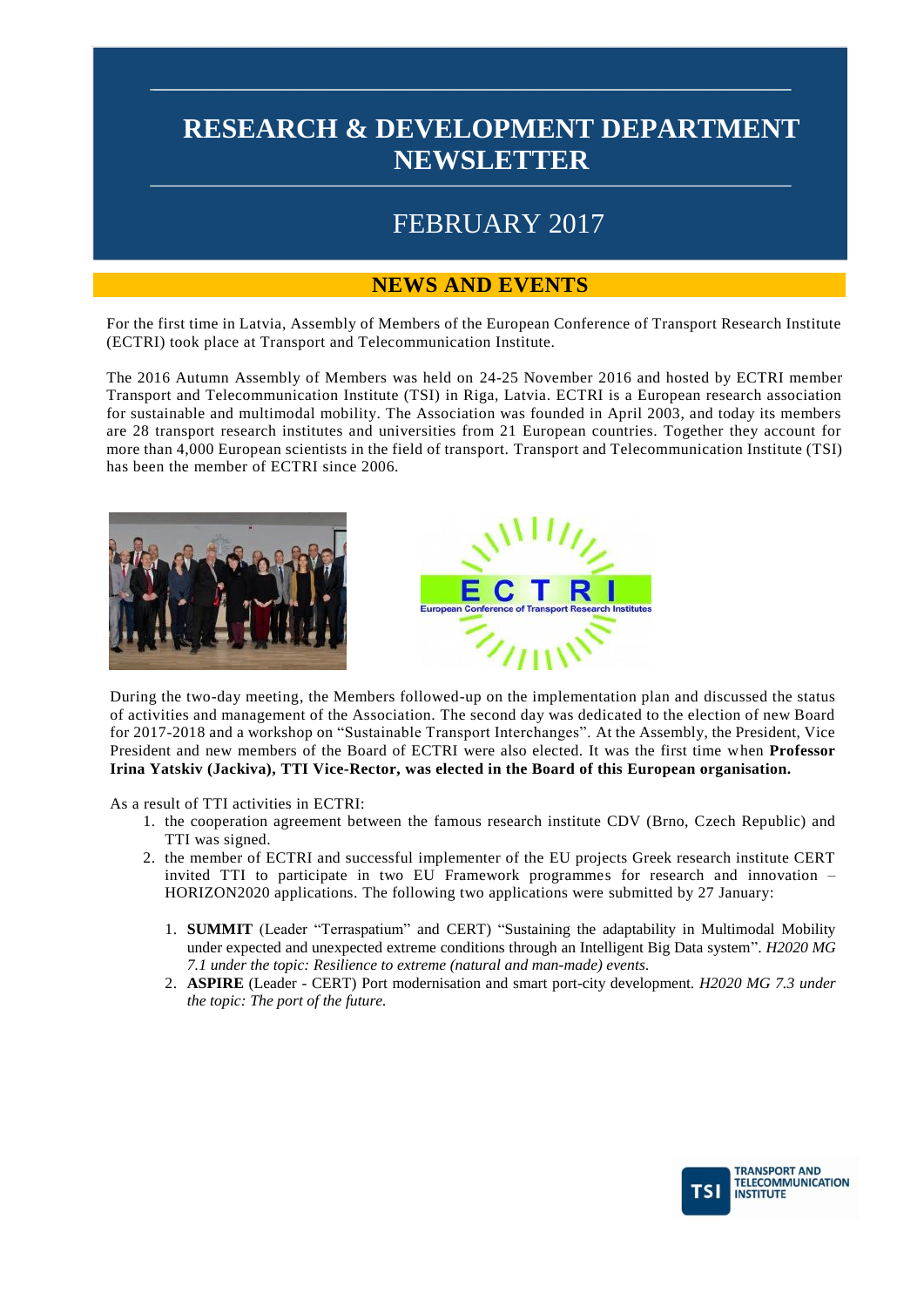# FEBRUARY 2017

## **PAY ATTENTION**

Dear colleagues,

We would like to pay your attention to the announced new calls under the programmes as follows:

### **1. Erasmus+ strategic partnerships for innovations**

Strategic Partnerships support a wide and flexible range of activities in order to implement innovative practices, promote development and modernisation of organisations, and support policy developments at the European, national and regional level.

The programme supports projects for producing innovative results in higher education.

ACTIVITIES:

- curricula, courses, joint study programmes, common modules (including e-modules), integration of a greater variety of learning modes (distance, part-time, modular learning);
- learning, teaching, training, youth work materials and methods, pedagogical approaches and tools;
- project-based collaboration, peer-learning, workshops, virtual laboratories, virtual collaboration spaces;
- capacity building and networking activities;
- elaboration and implementation of strategic cooperation plans;
- information, guidance, coaching and counselling activities;
- surveys, comparative analyses, evidence-gathering, studies of real life cases;
- definition of qualitative standards and competence-based/occupational profiles;
- improvement of qualifications frameworks, credit transfer, quality assurance, recognition and validation;
- training, teaching and learning activities (Please see paragraph 2 below).

The total funding for higher education institutions in 2017 – **EUR 569,062.00** Intensity of support  $-100\%$ , and advance payments. For 2-year projects the amount of the grant is EUR 300,000.00

**Call for proposals – 29 March 2017**; the Project starts in September 2017

For further information, please visit the following website: **[http://viaa.gov.lv/lat/ek\\_izgl\\_programmas\\_iniciativas/erasmusplus/er\\_plus\\_str\\_partn/erasmus\\_plus\\_strat\\_partn](http://viaa.gov.lv/lat/ek_izgl_programmas_iniciativas/erasmusplus/er_plus_str_partn/erasmus_plus_strat_partn/?tl_id=21448&tls_id=35490) [/?tl\\_id=21448&tls\\_id=35490](http://viaa.gov.lv/lat/ek_izgl_programmas_iniciativas/erasmusplus/er_plus_str_partn/erasmus_plus_strat_partn/?tl_id=21448&tls_id=35490)**

**Contact person: International Project Manager** Māra Džeriņa **Phone:** (+371) 67109390 **E-mail:** [Dzerina.M@tsi.lv](mailto:Dzerina.M@tsi.lv)